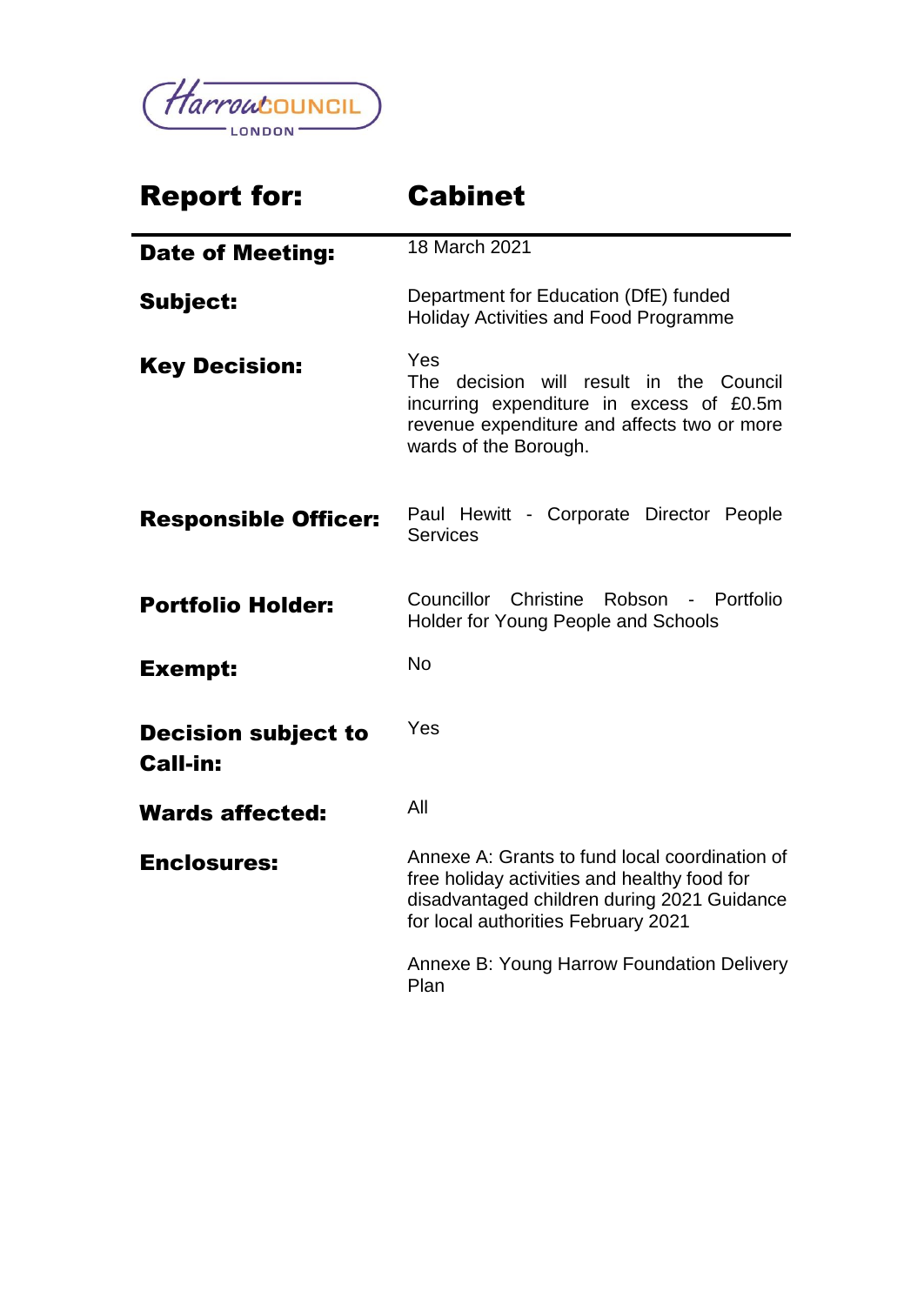## Section 1 – Summary and Recommendations

This report sets out the Council's approach to coordinating and delivering the Department for Education (DfE) funded Holiday Activities and Food Programme (HAF) for children who receive benefits-related free school meals.

#### **Recommendations:**

Cabinet is requested to:

1. Delegate authority to the Corporate Director People Services in consultation with the Portfolio Holder Children, Schools and Young People and the Portfolio Holder for Finance and Resources to issue a direct award to Young Harrow Foundation (YHF) to coordinate the delivery and evaluation of the DfE funded Holiday Activities and Food Programme on behalf of the Council.

The direct award value to YHF is £616,240 (£60,200 programme coordination and evaluation costs and the remaining £556,040 will be allocated to the sub-contracted providers delivering the activities) from the DfE grant.

#### **Reason:**

To fulfil the requirements for Local Authorities to provide holiday activities and food programme in line with the aims and objectives set out the DfE HAF 2021 Guidance for Local Authorities February 2021.

# Section 2 – Report

## **Introductory paragraph**

- 1. This report sets out the Council's approach to delivering the holiday activities and food programme covering Easter, Summer and Christmas holiday periods during the 2021 funding allocation.
- 2. In November 2020, the DfE announced grant funding for local authorities to co-ordinate free holiday provision, including healthy food and enriching activities, for children who receive benefits-related free school meals.
- 3. Local authorities have the option to coordinate the programme themselves, and/or to work with another organisation to coordinate the provision on their behalf.
- 4. Harrow Council recognises and values the important role of the local community and voluntary sector and the preferred approach is to partner with Young Harrow Foundation, who will work with a wide range of partners and co-ordinate the delivery of this programme.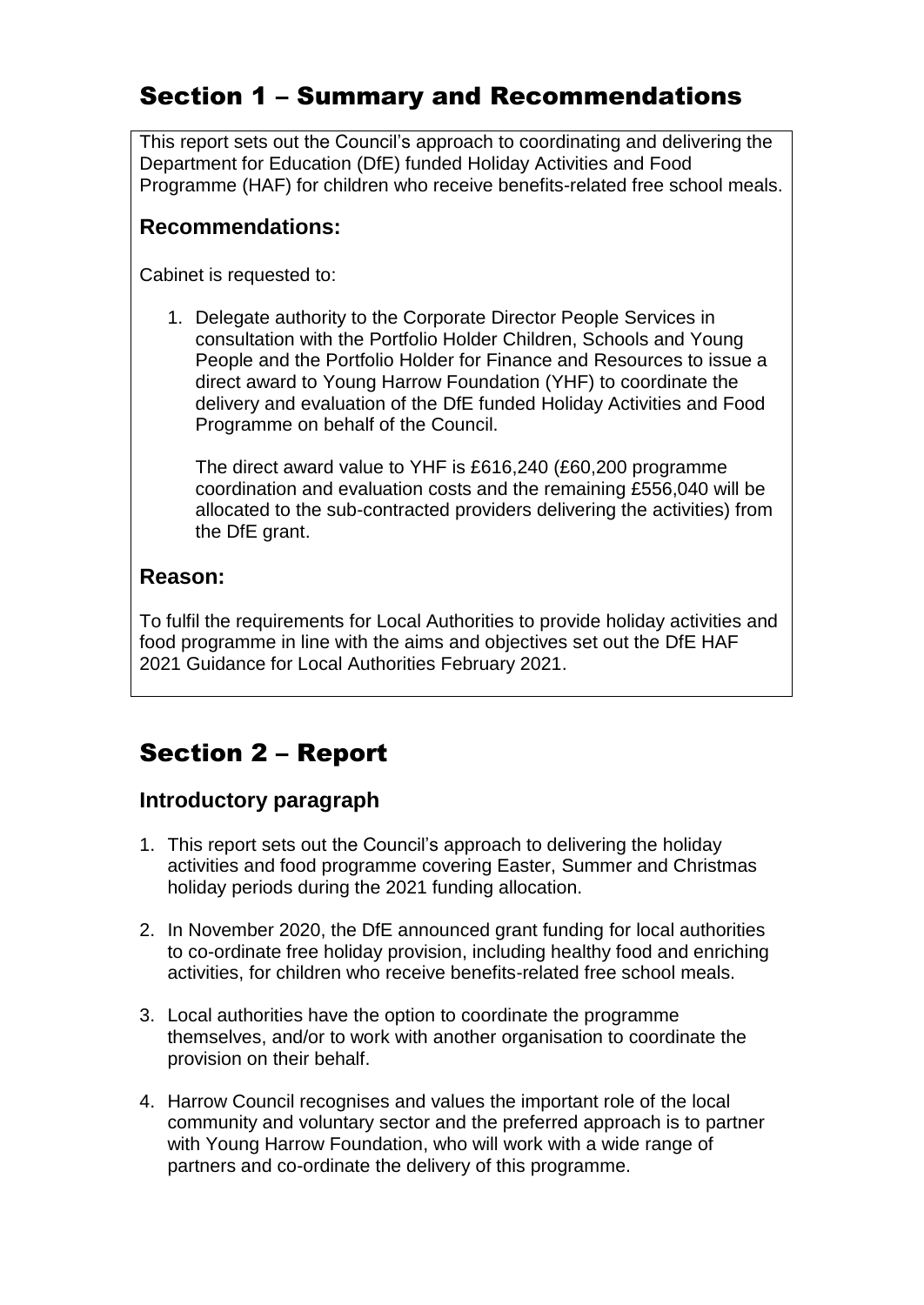5. The decision to agree this approach will contribute to the Council's corporate priorities by tackling poverty and inequality and addressing health and social care inequality whilst stimulating our local economy.

#### **Options considered**

- 6. The following options have been considered:
	- Option 1. Commission Young Harrow Foundation to co-ordinate the delivery of the programme in partnership with the Council.
	- Option 2. The Council to co-ordinate the delivery of the programme.
	- Option 3. Do not accept funding from DfE to provide Holiday Activities and Food Programme for vulnerable children and young people in Harrow.
- 7. The Council is unable to co-ordinate the delivery of the programme at this time and maintain its covid response. Option 3 is not acceptable given the importance of this programme for disadvantaged children and young people in Harrow.
- 8. Option 1 is the preferred option as YHF is the only organisation that does not deliver activities to 0-25 year olds directly, thus eliminating a risk of challenge to the council and can maintaining impartiality. Young Harrow Foundation have the skills, experience and track record of coordinating holiday provision and have over 200 local organisations registered that already provide good quality activities, education and parent support to residents in Harrow. This is in line with the DfE options for the delivery of the programme.

## **Background**

#### **The Government's Holiday Activities and Food Programme (HAFP)**

- 9. The Government's pilot programme initially began in 2018 and was expanded to include all local authorities from 2021. The focus of the programme is to ensure that there is holiday club provision available for all children eligible for benefits-related free school meals in the area.
- 10. The holiday club provision is required to meet the DFE's core aims and objectives listed as follows:
	- **Healthy meals**: holiday clubs must provide at least one healthy meal a day and must meet the School Food Standards throughout the day.
	- **Enriching activities:** holiday clubs must provide fun and enriching activities that provide children with opportunities to develop or consolidate skills or knowledge, to consolidate existing skills and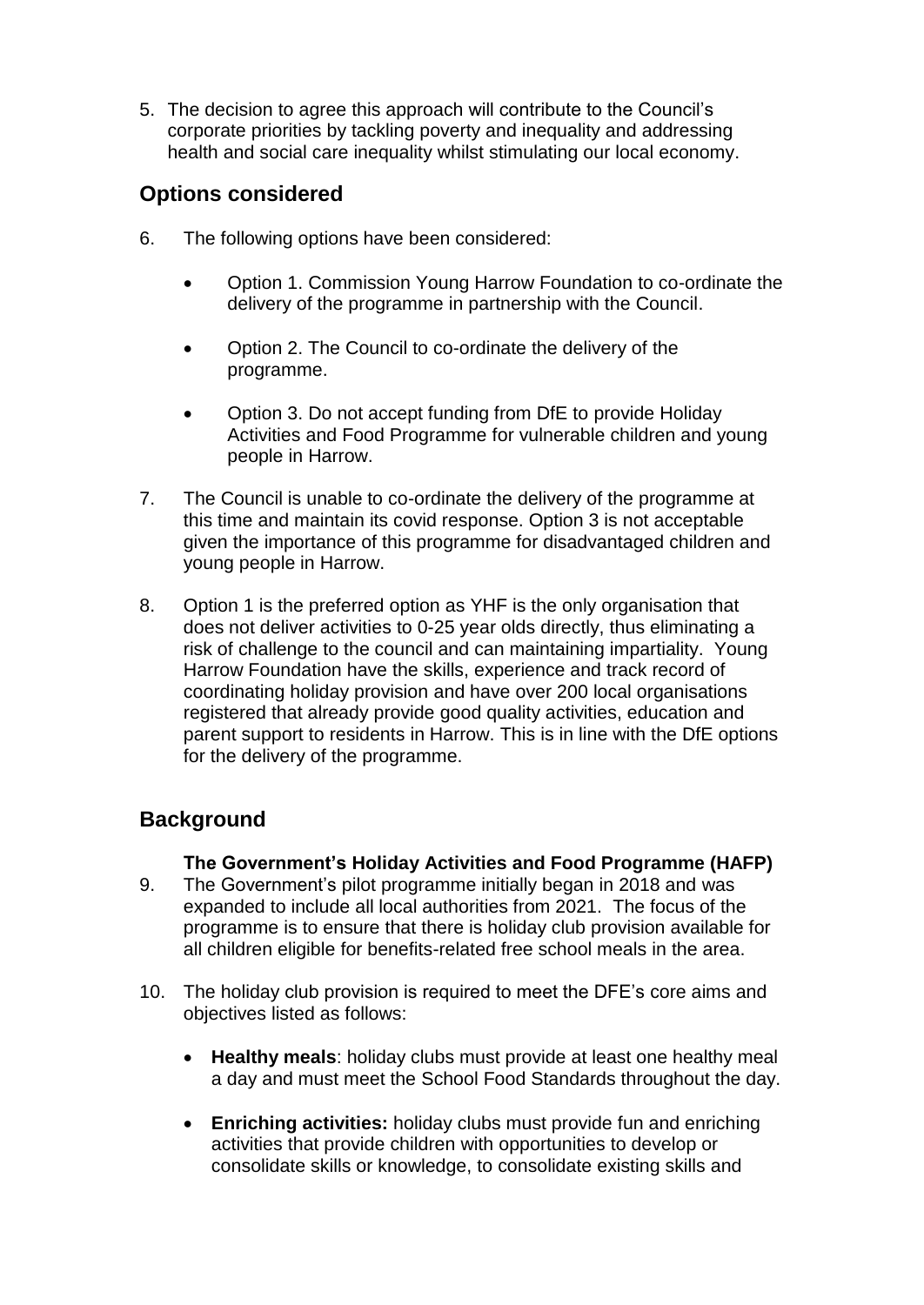knowledge. Clubs must also provide physical activities which meet the Physical Activity Guidelines on a daily basis.

- **Nutritional education:** holiday clubs must improve children's knowledge and awareness of healthy eating and offer advice and training to parents on how to source, prepare and cook nutritious and low-cost food.
- **Signposting and referrals:** clubs must be able to provide information, signposting or referrals to other services and support that would benefit the children who attend their provision and their families.
- **Policies and procedures:** clubs must be able to demonstrate and explain their safeguarding arrangements and have relevant and appropriate policies and procedures in place in relation to: safeguarding, health and safety, insurance, accessibility and inclusiveness. Where appropriate, clubs must also be compliant with the Ofsted requirements for working with children.
- 11. The programme will provide free places to eligible children for the equivalent of at least four hours a day, four days a week, six weeks a year. This covers four weeks in the summer and a week's worth of provision in each of the Easter and Christmas holidays.
- 12. Local authorities and their providers have flexibility about how they deliver this level of provision. For example:
	- Christmas and Easter holidays spreading a week's worth of provision across a two-week period.
	- Summer spreading the equivalent number of hours over a longer period
	- How to best deliver the programme for older children
	- How to make the holiday clubs available to any children not eligible for free school meals, who can pay to attend.

#### **Funding and Resources**

13. The Council will receive grant funding to deliver this provision. The funding received is to cover the provision of free holiday places (minimum of 6 weeks' worth of provision over the 3 holidays) and the coordination of the programme locally. The funding will be released to the Council during the financial years as below:

| 2020/21 | 2021/22  | Гоtal        |
|---------|----------|--------------|
| £61,970 | £554,270 | .240<br>£616 |

14. Details of the funding and Government's scheme are provided at Annexe A.

#### **Harrow's Delivery Model**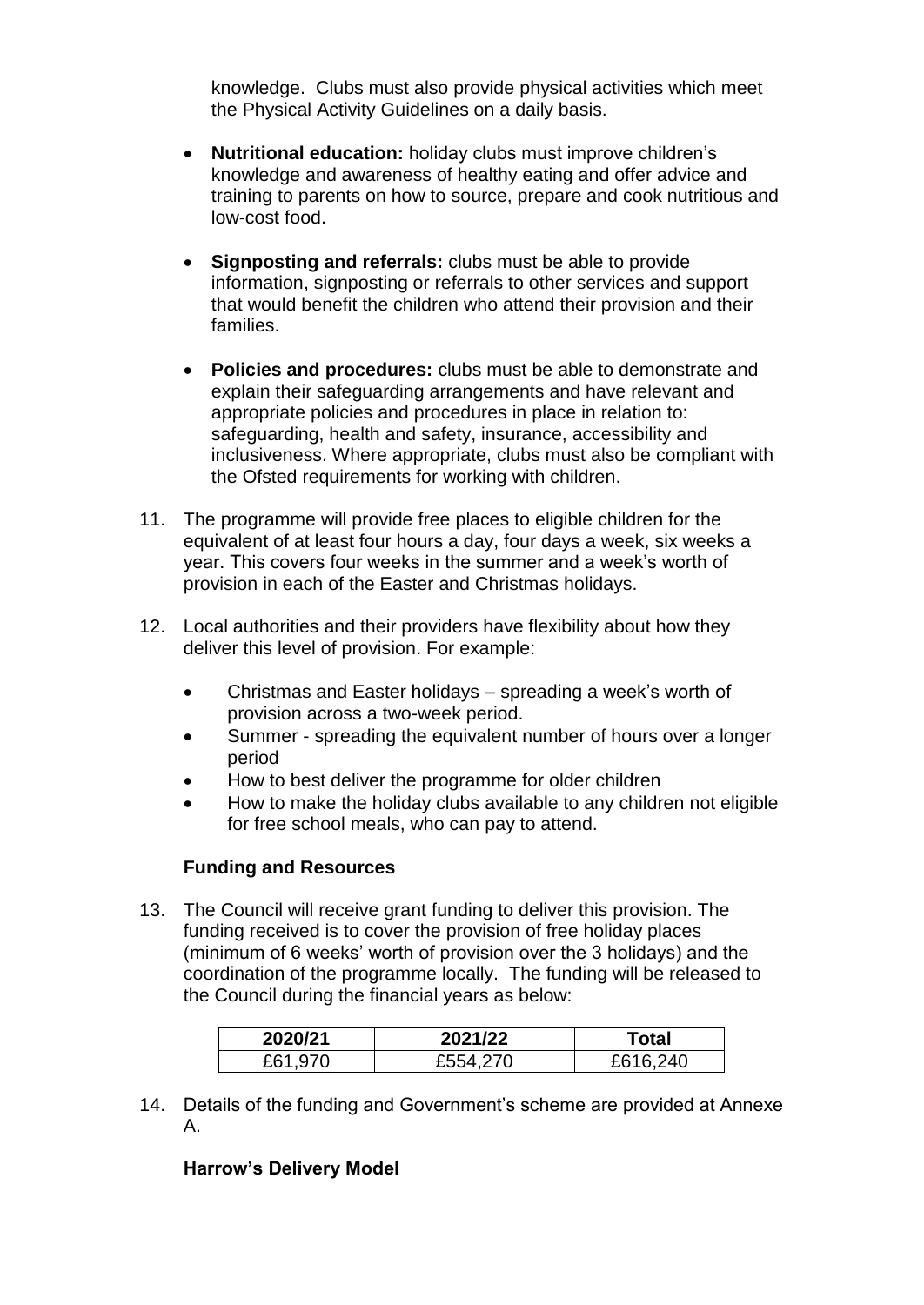- 15. Harrow's preferred delivery model is to work with the VCS and partners to plan and deliver the programme and at the early stages of receiving information about the programme, officers worked with YHF to consider the most effective approach to planning and delivering the plan.
- 16. Young Harrow Foundation (YHF) is a membership organisation supporting the local voluntary sector to build capacity, increase fundraising opportunities and to facilitate partnership working in the community. YHF has been operating for over five years and has worked closely with the Council on a variety of initiatives. YHF operates as a delivery partner working with and across all sectors to ensure the best opportunities for children, young people and their families in Harrow.
- 17. Over the last five years YHF has raised, facilitated and distributed over £4 million in funding, administering small grant programmes and, holiday schemes. Importantly for this programme, YHF have over 200 member organisations registered, delivering local provision and specialist support to children and young people and their families.
- 18. YHF were invited to submit a proposal to work with the Council to plan and deliver the programme in accordance with the DfE's requirements. Young Harrow Foundation have detailed their delivery plan with financial information in accordance with the DfE guidance. This is provided at Annexe B.
- 19. It is proposed that YHF deliver the Government's Holiday Programme in Harrow. This is based on the following reasons:
	- As a VCS partner organisation there is a robust and positive relationship with the Council.
	- The YHF membership includes providers across Harrow that are actively providing services and opportunities for children and young people across Harrow.
	- YHF has a map of provision across Harrow providing a strong foundation on which to plan the Holiday offer.
	- The lead in time for the Easter Holiday programme is limited and YHF are well placed to plan and commission the delivery of the programme within the timescale.
	- YHF are able to extend the offer to those pupils not eligible for FSM and have identified additional resources for this.
	- The approach proposed will engage with a range of VCS organisations functioning in Harrow which will contribute to engaging with hard to reach communities
	- YHF will plan the programme and sub-contract with other VCS organisations to deliver. There will not be any financial interest for YHF other than the costs of administering the programme as the funding will be passported to the VCS.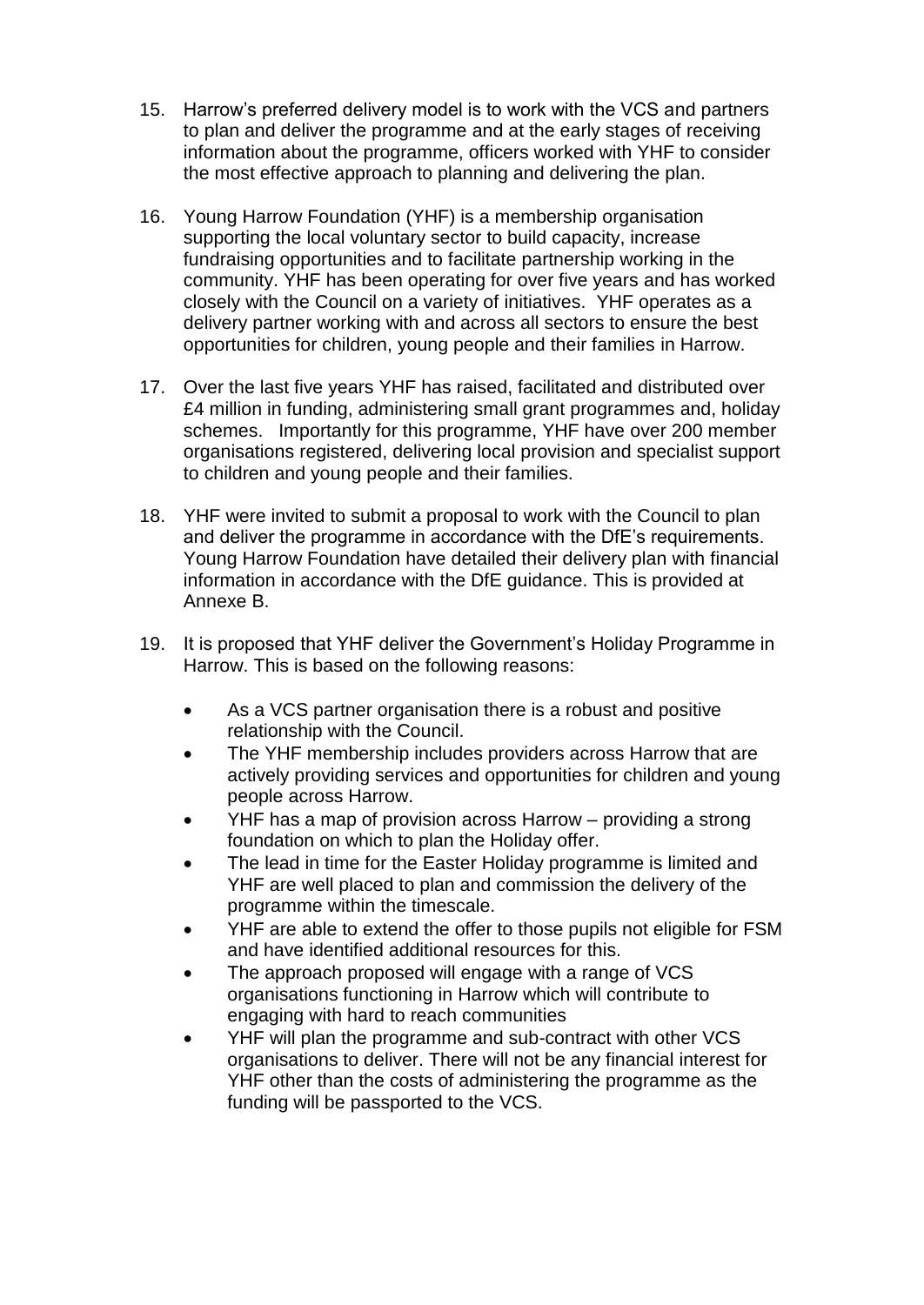20. In addition, Young Harrow Foundation will raise a further £20,000 to support the additional vulnerable families with meals through the services included in the programme.

#### **Governance**

- 21. The performance of Young Harrow Foundation to fulfil the programme aims and objects will be monitored and evaluated through an established governance arrangement with the Council.
- 22. The governance structure consists of the HAF Strategic Group comprising Senior Officers within the Council. This group will approve the plan for each holiday period, the appointment of the VCS organisations to deliver activities, financial expenditure, monitor performance against the YHF Plan and data returns to DfE. This Group is chaired by Divisional Director Children and Families Division.
- 23. The HAF Steering Group consists of stakeholders and operational managers. The role of this group is to implement the plan agreed by the Strategy Group and design the delivery of the programme including the selection of providers.
- 24. Together with Young Harrow Foundation**,** the Council will monitor and evaluate the impact, equalities and access to the provision in line with the DfE requirements.

#### **Performance Issues**

- 25. Of Harrow's school's pupils, 34,709 are of compulsory school age pupils (Reception to Year 11), and 4,979 pupils (14%) are eligible for Free School Meals (FSM) as at the October 2020 school census.
- 26. Of the eligible pupils 4,233 pupils are residents of Harrow, with the majority residing in the Wealdstone, Roxbourne, Marlborough and Harrow Weald wards, and the lowest number residing in the Headstone North ward. A majority of Harrow's school's FSM pupil's resident in Harrow are of the following ethnic origins - Asian Other (21.7%), Black African (11.2%), Any other ethnic group (10.1%), White British (10.0%) and White Other (9.9%).
- 27. The planning and delivery of the HAF programme will seek to meet the widest reach of the FSM cohort and this will be monitored and reported to the Strategic Group.

#### **Environmental Implications**

28. There are no environmental factors identified from this report.

#### **Data Protection Implications**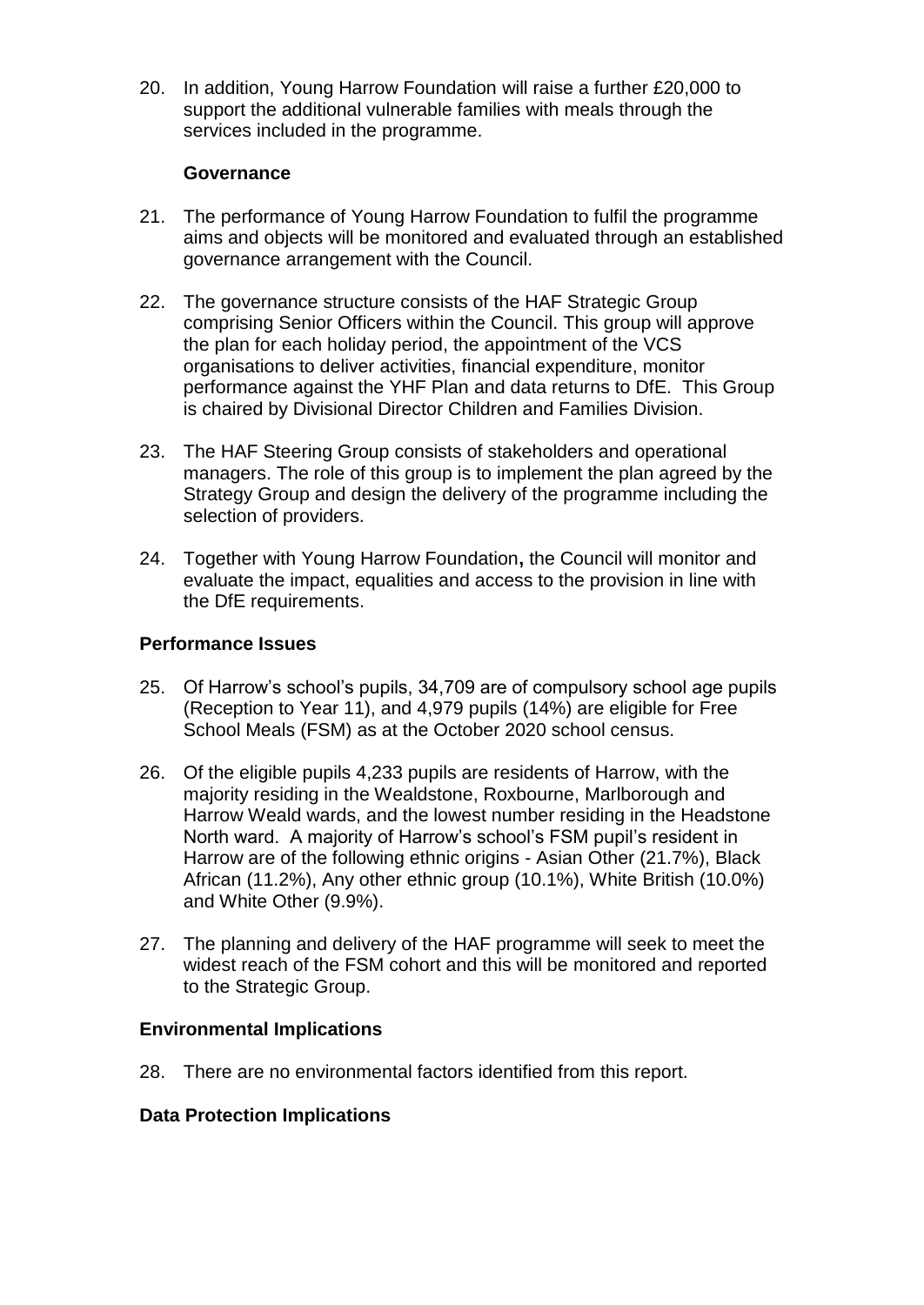- 29. Young Harrow Foundation have in place an active signed data protection agreement with the Council. If required YHF will sign another agreement in relation to FSM data and requirements from the DfE.
- 30. All providers commissioned by YHF will be asked to submit their GDPR policy and data protection agreement.

### **Risk Management Implications**

- 31. Risks included on corporate or directorate risk register? **Yes**
- 32. Separate risk register in place? **No**
- 33. The relevant risks contained in the register are summarised below and these key risks should be taken into account when agreeing the recommendations in this report: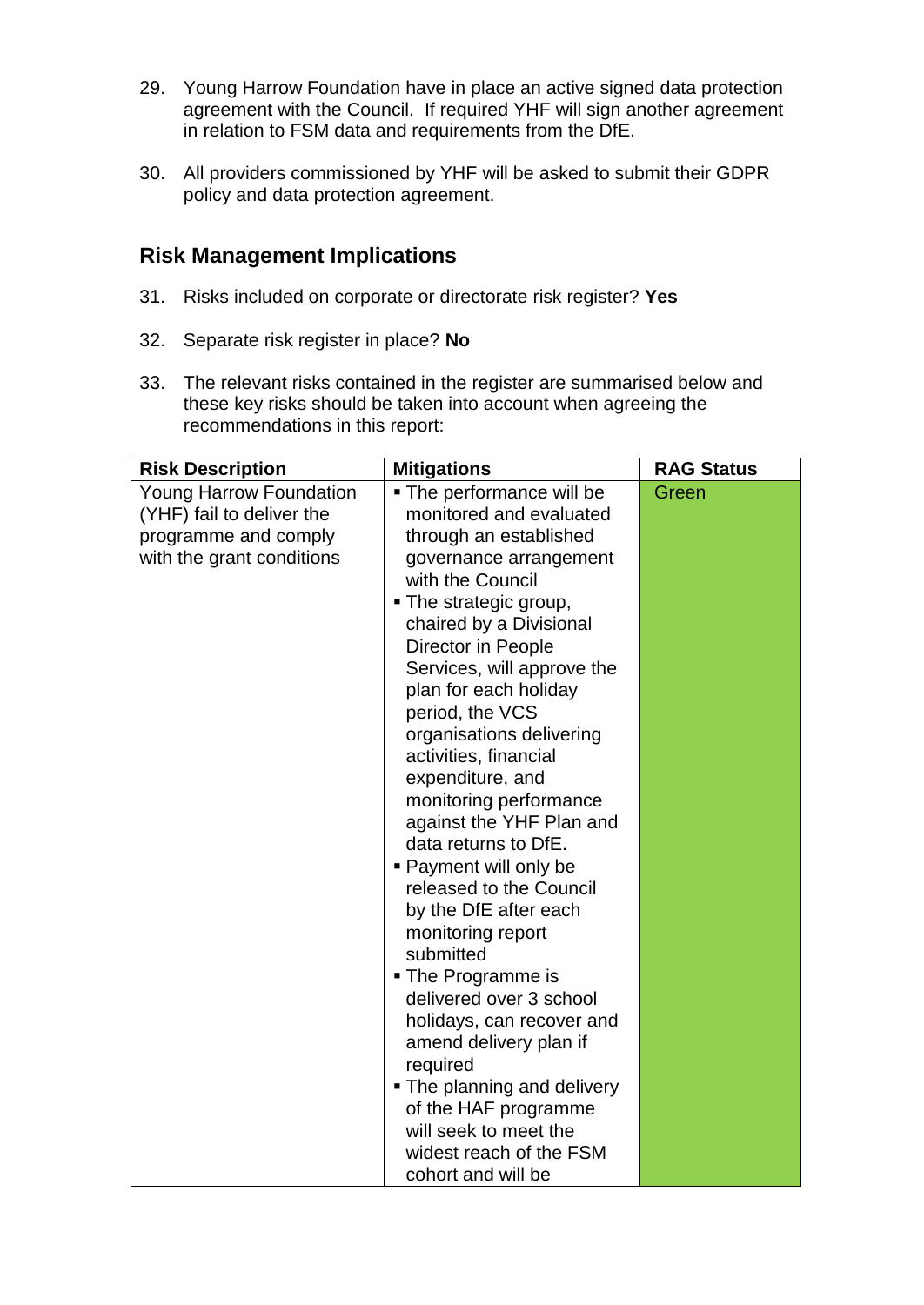| <b>Risk Description</b>                                     | <b>Mitigations</b>                                                                                                                                                                                                                                                                                                                                                                      | <b>RAG Status</b> |
|-------------------------------------------------------------|-----------------------------------------------------------------------------------------------------------------------------------------------------------------------------------------------------------------------------------------------------------------------------------------------------------------------------------------------------------------------------------------|-------------------|
|                                                             | monitored and reported to<br>the Strategic Group.                                                                                                                                                                                                                                                                                                                                       |                   |
| Challenge from other<br>Providers regarding direct<br>award | ■ YHF is independent and<br>does not deliver services<br>directly, thus eliminating a<br>conflict of interest of<br>provider/commissioner<br>■ YHF will advertise and<br>welcome interest from<br>potential providers<br>■ YHF sits on a board with<br>two other voluntary sector<br>consortiums (HCA and<br>VAR) both have been<br>communicated with<br>regarding this<br>opportunity. | Green             |

## **Procurement Implications**

- 34. The Council can make a compliant direct award to the Young Harrow Foundation (YHF) under the Public Contract Regulations (amended) Light Touch Regime. The recommendation requires under our Contract Procedure Rules approval via the Cabinet process.
- 35. Whilst the Council is making a direct award to the YHF, 10% the total contract value will be allocated to YHF and the remaining 90% (allocated through YHF sub-contracting) directly to the providers delivering the activities. The YHF will be co-ordinating the programme of activities and will be responsible for arranging service level agreements (SLA) with a number of VCS organisations to deliver this programme. YHF will comply with the conditions of the grant and will be monitored through the governance arrangements as set out within this report.

## **Legal Implications**

- 36. Legal notes Procurement's clearance of this award under the Light Touch Regime and would add that both the grant amount and the smaller sums which will be disbursed by the Young Harrow Foundation to the VCS organisations will be below the Light Touch Regime threshold.
- 37. Table 1 of the Authorisation and Acceptance Thresholds of the Council's Contract Procedure Rules (CPRs) state that for contract awards with a value of £500,000 and above and all key decisions, approval to award is by means of a Cabinet decision.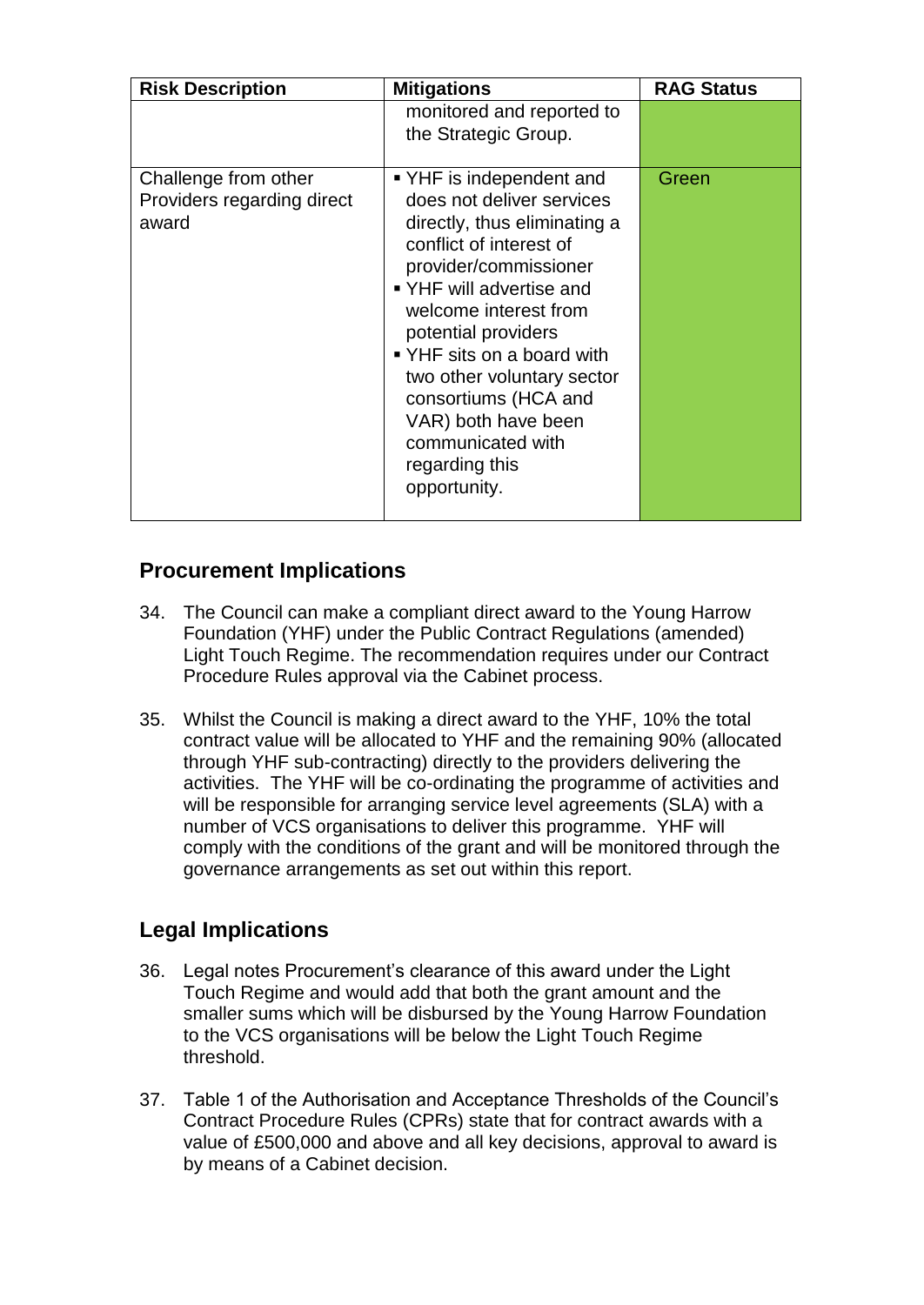38. The contract for the delivery of the HAF between the Council and YHF will be finalised by Legal in collaboration with the responsible Council **Officers** 

#### **Financial Implications**

- 39. The purpose of the grant is for local authorities to make free places at holiday clubs available in the Easter, summer and Christmas holidays 2021 to children in their local authority who receive benefits-related free school meals.
- 40. Funding for Harrow Council has been confirmed as:

2020/21 - £61,970 2021/22 - £554,270 Total programme funding - £616,240

- 41. Payments will be made by Department for Education at the following milestones:
	- In March 2021 upon satisfactory receipt of a delivery plan from the Authority by 19 February 2021 setting out the intended scale and reach of their programme for Easter 2021;
	- In June 2021 (up to 50% of the 2021-22 allocation), upon satisfactory receipt of a report by 14 May 2021 detailing the delivery of their programme at Easter 2021 along with a delivery plan for Summer 2021;
	- In November 2021 (up to 30% of the 2021-22 allocation), upon satisfactory receipt of a report by 15 October detailing the delivery of the programme at Summer 2021 along with a delivery plan for Christmas 2021;
	- In February 2022 (up to 20% of the 2021-22 allocation), upon satisfactory receipt of a report by 29 January detailing the delivery of the programme at Christmas 2021 along with final report for the whole 2021 programme and a certificate of expenditure.
- 42. DfE have confirmed 10% of the total grant can be used to pay for coordination of the programme and the remaining 90% must be allocated to the delivery of the HAF provision (Annexe A). The local authority will release these payments once received, to Young Harrow Foundation upon agreed invoices.

## **Equalities implications / Public Sector Equality Duty**

43. An initial inequalities impact assessment has been undertaken as part of the 'Mapping' requirement for the DfE. The summary outcome is that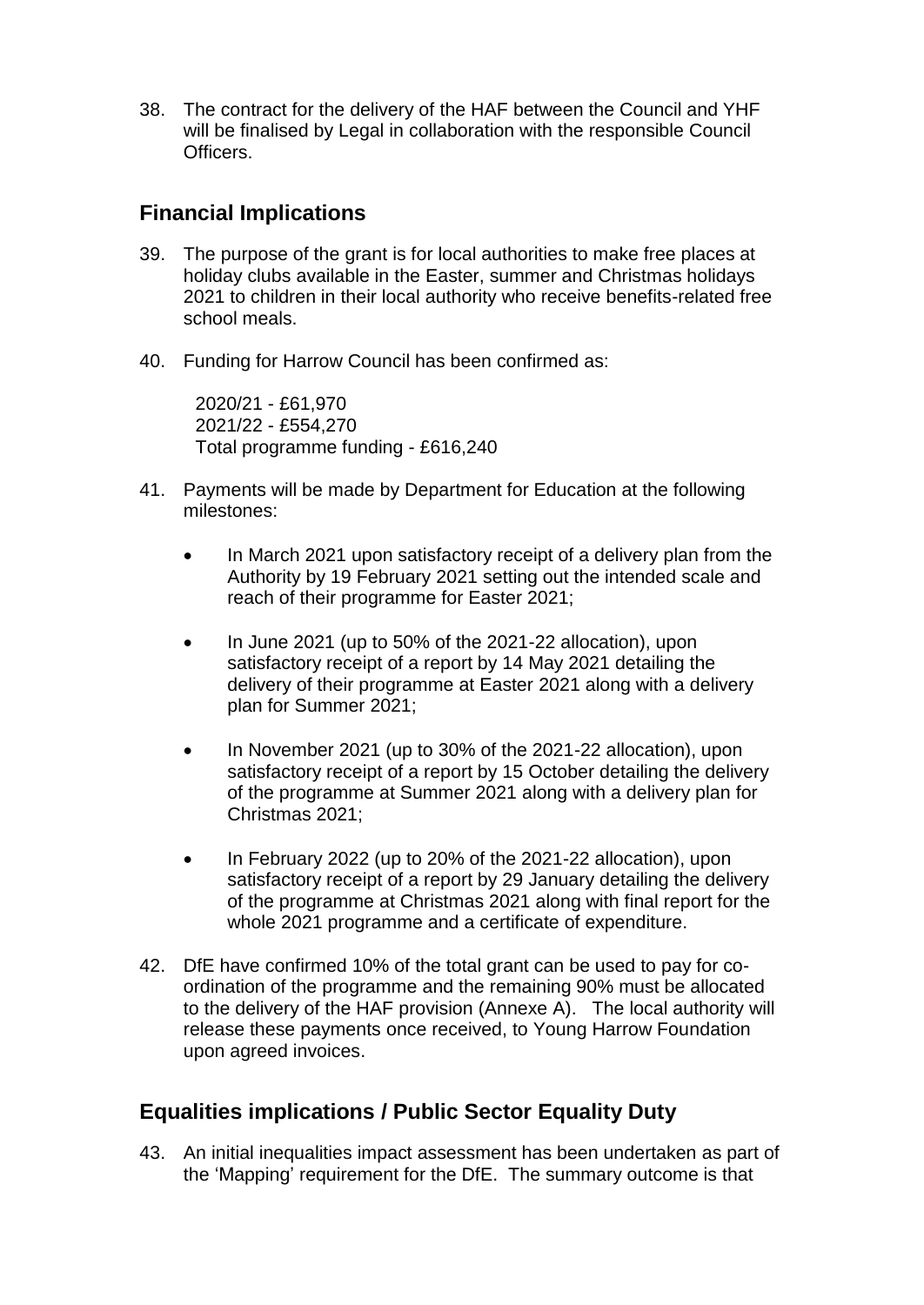there is positive impact on the community as the provision aims to target social, financial and health deprivation.

44. The Council will provide data on families accessing free school meals, childhood obesity and other protected characteristic groups required by the DfE in order to promote the programme and deliver the provision in areas in most need. Monitoring and evaluation will be integral to the development and take up of the project allowing future planning of holiday activities.

## **Council Priorities**

- 45. The HAF Programme and the approach with YHF will support the Council's priorities as follows:
	- **Tackling poverty and inequality** Young Harrow Foundation work with over 200 local charities that will be invited to express an interest in delivering the outcomes of the Holiday Activities and Food Programme. The programme is primarily aimed at offering holiday provision and nutritious food to children and young people on benefit related free school meals.
	- **Addressing health and social care inequality** through working with the Council's public health and social care teams, Young Harrow Foundation will partner with local charities to fulfil the DfE programme objectives in relation to promoting the provision to the most vulnerable families.
	- **Thriving economy** local providers registered on Young Harrow Foundation database will be encouraged to apply to deliver the activities, thus stimulating the economy.

## Section 3 - Statutory Officer Clearance

#### **Statutory Officer: Jo Frost**

Signed on behalf of the Chief Financial Officer

#### **Date: 2 March 2021**

#### **Statutory Officer: Sanura Lambert**

Signed on behalf of by the Monitoring Officer

#### **Date: 2 March 2021**

## **Chief Officer: Paul Hewitt**

Signed off by the Corporate Director